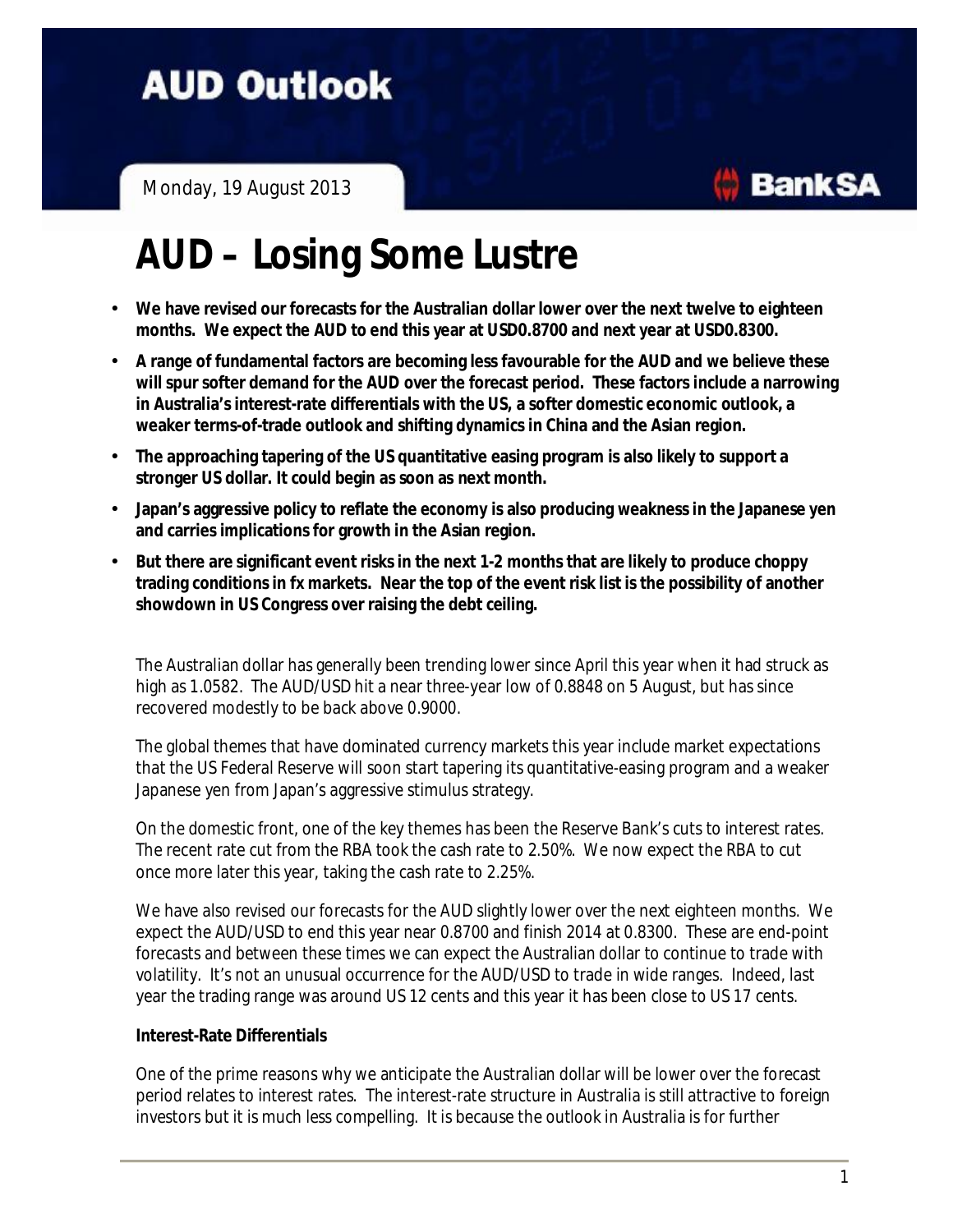stimulus from policy makers. In comparison, US markets are anticipating a shift in policy, namely the scaling back of the Federal Reserve's bond-buying program.

Australia's bond yields at the shorter part of the curve are anticipating a lower cash rate. Financial markets have another RBA rate cut fully priced before the end of this year. At the longer end of the bond curve, Australian yields are moving higher because they are heavily influence by US yields. But Australian yields at the longer-end of the bond curve are not moving up by as much as US bond yields. It reflects Australia's weaker economic growth outlook.

So Australia's interest-rate differential with the US across the bond curve is shrinking.

The Australian-US 10-year bond spread, which is influential on the direction of the AUD/USD over time, has narrowed from as wide as 275bp in late 2010 to a low of 103bp recently. It currently sits at about 120bp but we can expect the spread to narrow further over the next 12-18 months.

At the shorter part of the bond curve, the Australian-US two-year bond spread is watched closely. It too has shrunk and should narrow further, as the RBA cuts rates again later this year. This spread has narrowed from 360bp from when the RBA started its easing cycle in November 2011 to as low as 190bp recently, although this spread has been choppy. The size of the spread is still attractive to investors but it is lending less support to the Aussie currency than what it was.



### **Economic Growth Outlook**

The widening Australian-US interest-rate spreads reflect the divergence in the monetary policy outlooks for the two economies but it also reflects the divergence in the economic outlooks.

Over the past two years the Australian economy has been growing at a faster pace than that of the US economy and this has lent considerable support to the AUD. However, economic activity as measured by GDP is growing below trend in Australia and we do not expect growth to return to trend until the second half of 2015. US GDP is also growing below trend but activity has been improving since the recession of 2007-08. Moreover, US GDP is expected to return to its longterm trend much sooner than Australia. So the gap between the respective growth rates looks set to close thus withdrawing a source of support for the AUD.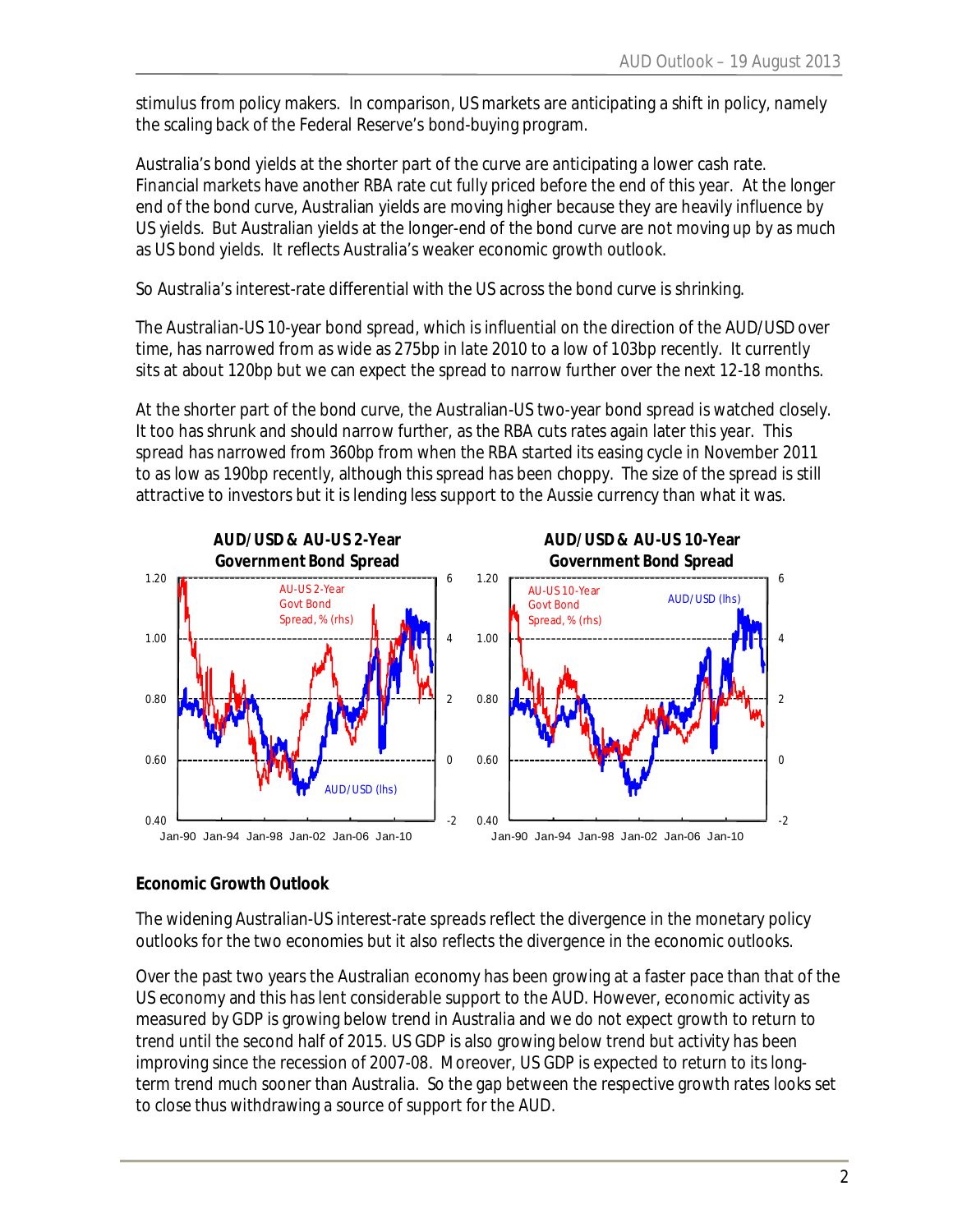Each economy is, of course, not without its challenges. For Australia, significant challenges lie ahead with the peaking of mining investment and the need to transition smoothly from an economy that has been driven by mining to one that is being led by the non-mining sector. The Reserve Bank Governor Stevens said on 30 July in a speech that the big rise [in resource sector investment] is now over, and a fall is in prospect...it could be quite a big fall in due course."

For the US, its key challenges to growth going forward are the strong headwinds created by current federal fiscal policies.



#### **USD Outlook**

The US Federal Reserve has held the Fed funds rate at a record low for more than four years and embarked on three rounds of quantitative easing. Quantitative easing involves the Federal Reserve purchasing longer-term Treasury securities (US\$40bn per month) and agency mortgagebacked securities (US\$45bn per month) to put downward pressure on longer-term interest rates, support mortgage markets and help make broader financial conditions more accommodative. It has also helped keep the US dollar low by in effect debasing the currency.

Recent economic data and remarks from Fed officials have led market participants to anticipate that the US Fed may begin to start scaling back on its bond purchases. These expectations have been a key catalyst for the decline in the Aussie dollar this year.

A poll taken by Reuters on 15 August shows the consensus is for this tapering to occur in September. The Fed has been at pains to point out the pace of any tapering or withdrawal of monetary stimulus would be undertaken at a measured pace such that it would not undermine recovery in the economy. Consensus expects the tapering would involve reducing asset purchases by US\$15bn per month initially. Quantitative easing is not expected to completely end until mid next year.

The FOMC highlighted that for tapering to begin it is essential that incoming economic data is broadly consistent with its forecasts on a number of key variables, particularly those for the labour market. The Fed has indicated when asset purchases come to a complete end, the unemployment rate would likely be in the "vicinity of 7%". The Fed's unemployment rate forecasts for this year are 7.2-7.3%. On a change to interest-rate settings, the Fed has indicated an unemployment rate of 6.5% or lower is required.

The current US unemployment rate is 7.4% and non-farm payrolls have averaged 175,000 over the past three months to July. Assuming this jobs growth continues, and other variables like the participation rate and population growth rate hold constant, the US unemployment rate would fall to 7.3% in two months and fall to 7% in around eight months. It supports our view that a tapering of quantitative easing will begin before the end of this year.

The prospect of a change to the quantitative-easing program has already pushed up long-term interest rates. The yield on ten-year Treasuries has risen to 2.82% from a low of 1.60% in May. As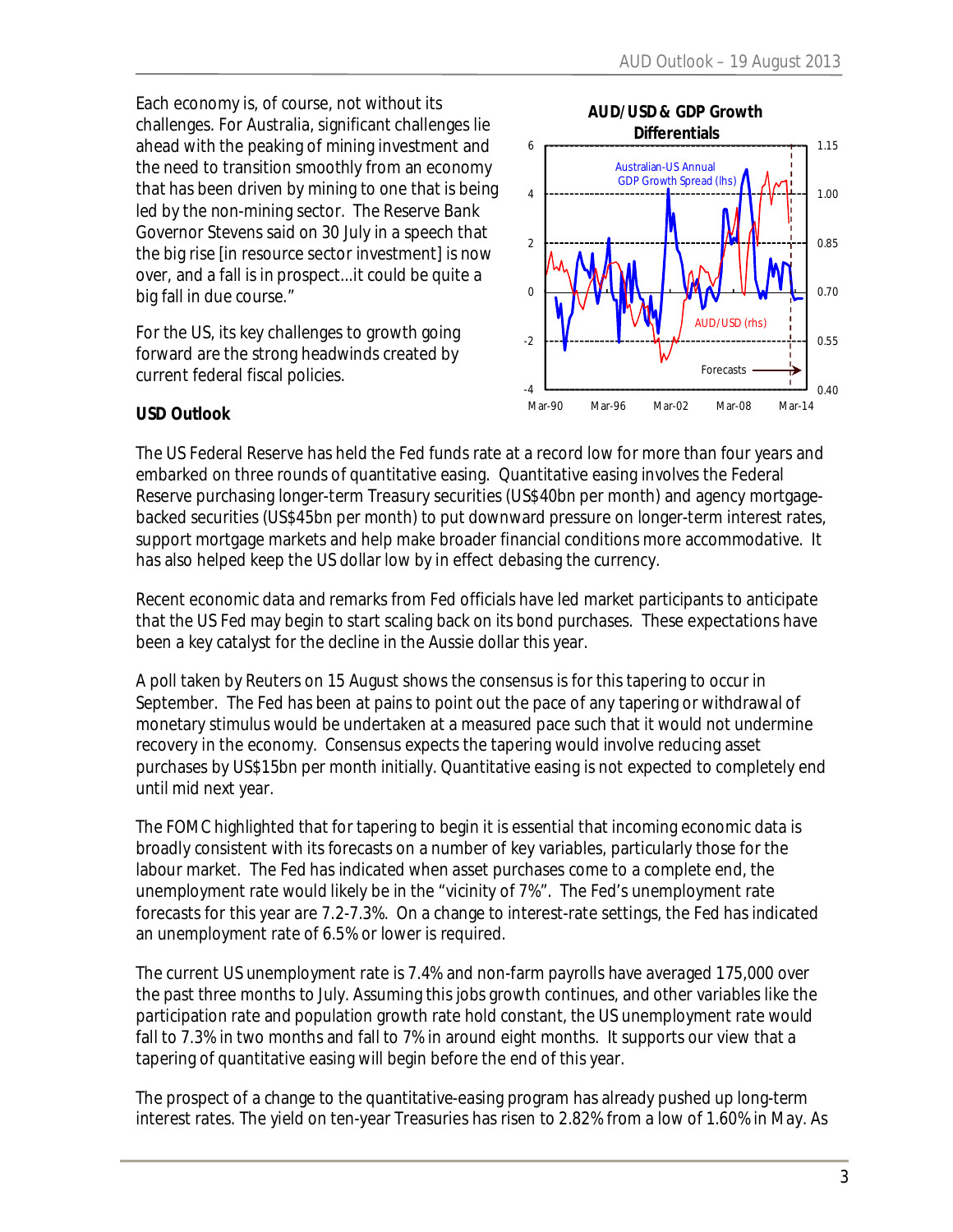yields rise, capital is attracted to America from riskier parts of the world. That in turn should help push up the US dollar.





Near, if not at, the top of the list for event risk is the possibility of another showdown in US Congress over raising the debt ceiling. The debt ceiling, the legislated borrowing limit of the US government, was suspended earlier this year, to prevent financial market instability and the possibility of default by the US government. However, the suspension merely delayed the issue, and inaction by Congress resulted in the debt ceiling being reinstated at US\$16.7 trillion on May 19.

Since then, US Treasury has undergone "extraordinary measures" in order to be able to pay its financial obligations. As in the past, the US Department of the Treasury has stated that there is considerable uncertainty as to when the extraordinary measures will run out, but that they would not be exhausted until after Labor Day, 2 September. Some reports have suggested that US Treasury may not hit its borrowing limit until October or November.

A major issue is the ongoing brinksmanship within US Congress and the failure to resolve much to date. Additionally, there may be limited time for negotiations given members of Congress will be on recess until 9 September.

Although financial markets appear to be unperturbed at present, these concerns surrounding fiscal policy could escalate within the next few months, or even weeks. These worries might result in a wobbly period for the USD and the AUD/USD should see some pockets of strength.

#### **Domestic Event Risk**

There is also political event risk locally in September with the Federal Election on September 7. Elections represent uncertainty and markets typically do not like uncertainty, so it implies it would apply some downward pressure to the AUD (ceteris paribus). However, any impact the election will have on the Australian dollar, if any, will be short-lived.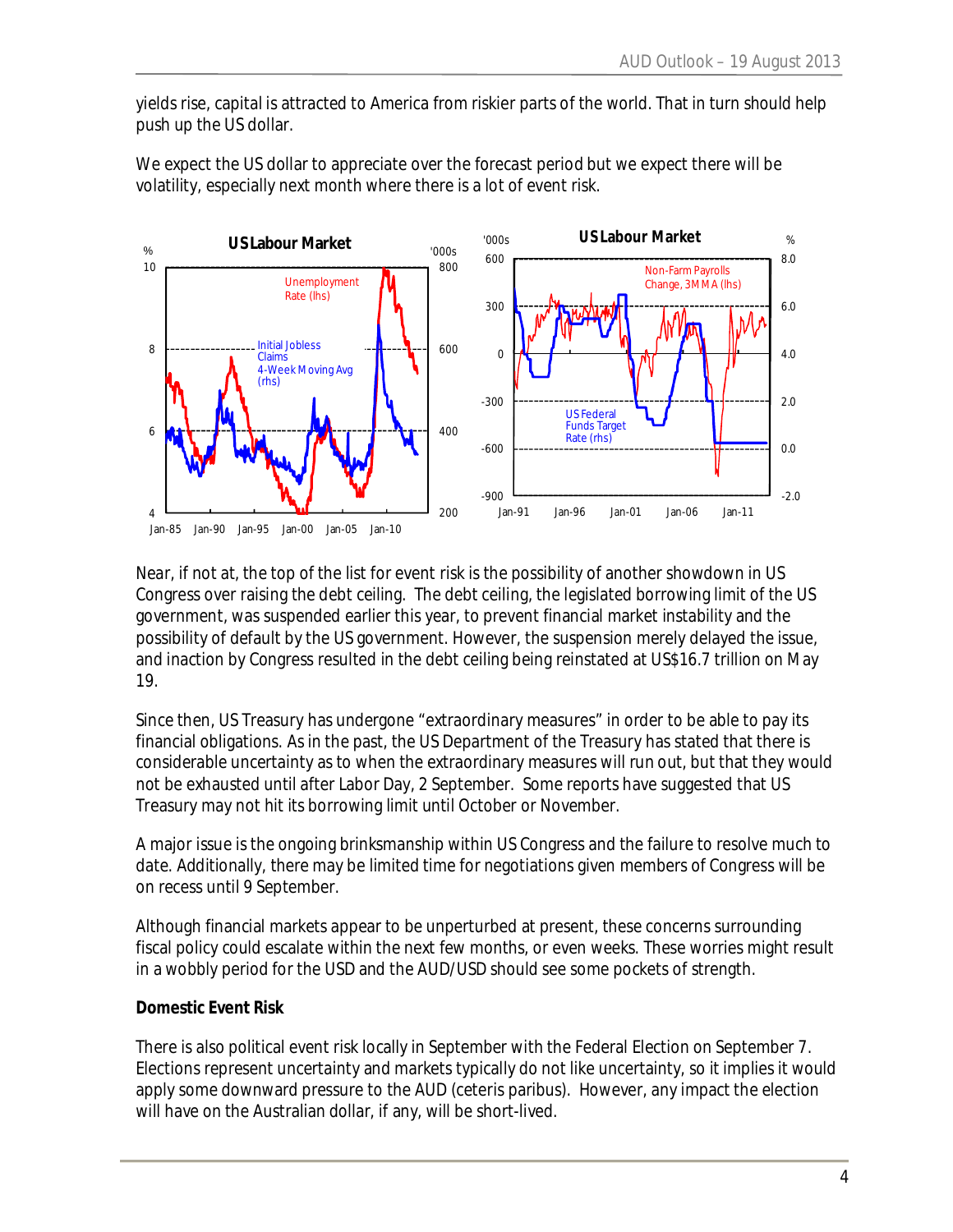## **China**

A longer-lived impact on the AUD comes from the impact of the Chinese economy. There is a new shift occurring in China and the rest of Asia and that shift is that these economies are no longer growing at the frenetic pace that we have become used to over the past decade.

GDP growth has slowed considerably in China. Real GDP slowed to a four-year low of 7.5% in the June quarter compared with 7.7% in the March quarter. It compares with 7.8% in calendar year 2012 and 9.3% in 2011. We expect economic growth this year to average 7.5%, a more subdued rate compared with recent years. China's forward-looking economic indicators, such as the purchasing managers index (PMI) and the leading index, are consistent with this outlook.

Much of China's slowdown has been intentionally engineered by government authorities and policy makers. China's new government, appointed in March, is intent on achieving long-run structural reforms and a re-balancing of the economy. It is less focussed on short-term cyclical growth outcomes that are fuelled by fixed asset investment and monetary and fiscal stimulus.

While slower Chinese growth removes some support for the AUD, the Chinese government is unlikely to tolerate growth falling below 7%. So any concerns about a hard landing in China are overdone. The Chinese government has a GDP growth target of 7.5% for the next five years.



**Terms of Trade and Commodity Prices** 

China's growth over the past decade contributed heavily to a sharp rise in Australia's terms of trade. The AUD has a strong positive correlation to the terms of trade over a longer-run timeframe. The term of trade is the ratio of Australia's export prices to import prices. It peaked in the second half of 2011 and it is forecast to continue to decline gradually over the next few years as the global supply of bulk commodities increases. That spells downward pressure on the AUD.

Over the next few years, however, the terms of trade is still expected to be at a level that is high on a historical basis, and that means the AUD should also trade higher than historically is the case. It should, therefore, give underlying support to the AUD above the AUD/USD's long-run (or 20 year) average of around 0.7600.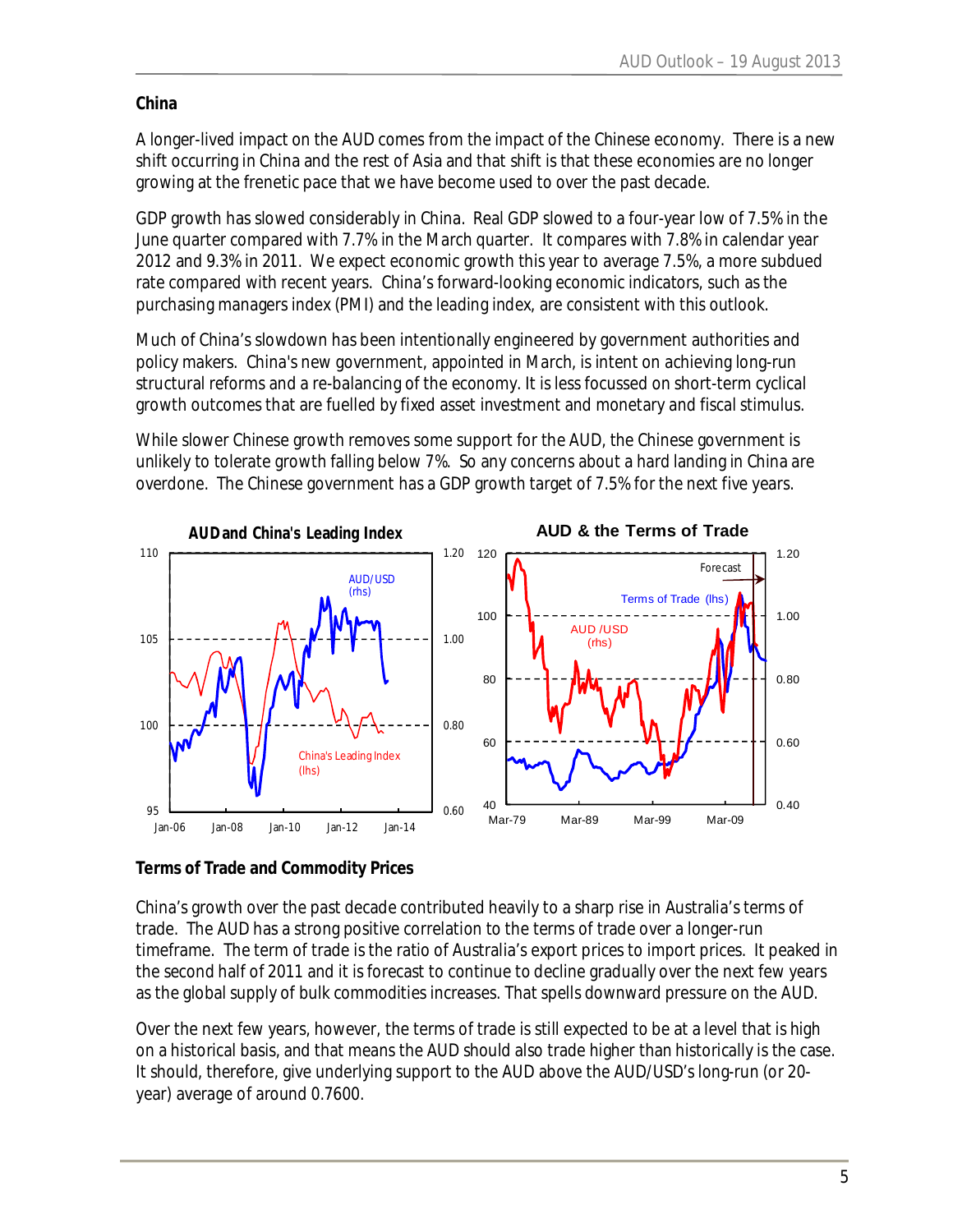### **Japan and the Japanese Yen**

The Bank of Japan (BoJ) announced a new era of quantitative easing in April designed to reflate the economy. The BoJ has pledged to double the size of base money to JPY270 trillion in two years, boosting base money as a percentage of GDP to 60% in 2014 from 30% in 2012. This ratio is well above the ratios prevailing in the US and Europe of 20-30%. The BoJ will also lengthen the average duration of its JGB holdings to seven years from less than three years.

This more aggressive strategy of creating inflationary pressures and boosting domestic demand in Japan is causing the USD/JPY to rise (ie JPY to weaken).

Many Asian countries have hard or soft pegs with the USD. South-East Asia competes with Japan and China, but many economies in South-East Asia have soft or hard pegs with the USD. It means if the USD turns higher as we expect it to, it could make Asia more vulnerable to a weakening yen. A more vulnerable Asia suggests a softer AUD ahead.

While we expect the JPY to weaken further (ie USD/JPY appreciate), we believe that any rise would not exceed 110.00. Earlier this year, Prime Minister Abe's economic adviser Koichi Hamada suggested that USD/JPY around 98-100 was the appropriate level for the USD/JPY and levels above 110 are problematic. Our forecasts for USD/JPY are 102.00 by year's end and then a further drift higher next year. Note that the large-scale quantitative easing in Japan is encouraging Japanese money outflows, some of it to Australia. That is providing support to the AUD, but the weight of other factors pressuring the AUD lower means we still expect the AUD to edge lower in the coming year.

### **Europe**

EUR/USD in recent months has largely consolidated in a range of about 1.2800 to 1.3400 for much of this year. The Eurozone economy continues to struggle and growth is weak. GDP contracted in Q1 and grew only modestly in Q2 while inflation is well below the target set by the European Central Bank (ECB). Unlike the Fed and BoJ, it is difficult for the ECB to introduce quantitative easing to spur growth. The benchmark rate is low at 0.50%, providing little room for the ECB to add significant more stimulus to the economy.

Sentiment, however, has improved from a year ago. Fears that the European Monetary Union (EMU) might crumble have waned. A few other factors have also helped sentiment improve. First, government bond yields of struggling EU countries have fallen back to pre-crisis levels. Second, Portugal has successfully returned to the bond market for the first time since its bailout. Spain and Italy are also attracting firm demand for their bond issuance. Against a backdrop of a stronger USD, we think EUR/USD will end this year at 1.2800 and AUD/EUR at 0.6800. A further modest decline for each exchange rate pair is in the profile for next year.

### **Our Forecasts and Consensus**

A poll of 52 banks around the world taken last week by Reuters shows the consensus is for the AUD to end the year at US\$0.9000, however, the range of forecasts is very wide at US\$0.85000- US\$1.0000. In twelve months time (ie by the middle of next year), consensus sits at 0.8800 and the range is 0.7500-1.000. We sit below consensus for the next 12-18 months for the end-point forecasts. Please refer to the next page for a detailed table of our house forecasts.

> **Besa Deda, Chief Economist Ph: 02-8254-3251**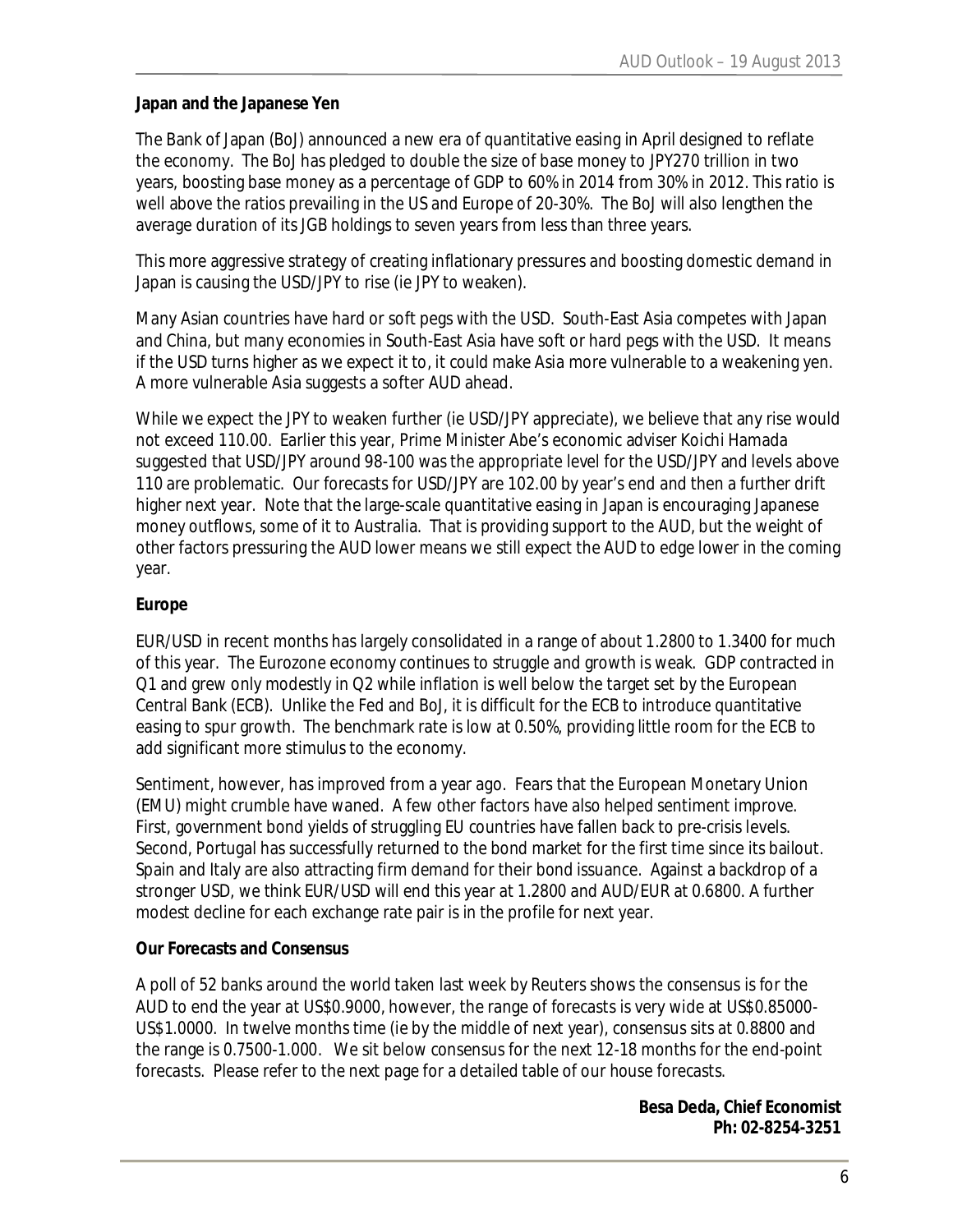# **Our Forecasts:**

|                           |          | <b>End Quarter</b> |          |               |          |               |  |
|---------------------------|----------|--------------------|----------|---------------|----------|---------------|--|
|                           | $Sep-13$ | <b>Dec-13</b>      | $Man-14$ | <b>Jun-14</b> | $Sep-14$ | <b>Dec-14</b> |  |
|                           |          |                    |          |               |          |               |  |
| <b>USD Exchange Rates</b> |          |                    |          |               |          |               |  |
| AUD-USD                   | 0.9000   | 0.8700             | 0.8400   | 0.8200        | 0.8250   | 0.8300        |  |
| USD-JPY                   | 100.00   | 102.00             | 103.00   | 104.00        | 105.00   | 105.00        |  |
| <b>EUR-USD</b>            | 1.2900   | 1.2800             | 1.2700   | 1.2600        | 1.2500   | 1.2400        |  |
| GBP-USD                   | 1.5400   | 1.5200             | 1.5100   | 1.5000        | 1.5100   | 1.5300        |  |
| <b>USD-CHF</b>            | 0.9600   | 0.9700             | 0.9800   | 0.9900        | 1.0000   | 1.0100        |  |
| USD-CAD                   | 1.0500   | 1.0600             | 1.0700   | 1.0800        | 1.0800   | 1.0800        |  |
| NZD-USD                   | 0.7900   | 0.7800             | 0.7700   | 0.7600        | 0.7500   | 0.7500        |  |
| USD-CNY                   | 6.1200   | 6.1000             | 6.0800   | 6.0700        | 6.0600   | 6.0500        |  |
| USD-SGD                   | 1.2700   | 1.2700             | 1.2700   | 1.2700        | 1.2650   | 1.2600        |  |
| <b>AUD Exchange Rates</b> |          |                    |          |               |          |               |  |
| AUD-USD                   | 0.9000   | 0.8700             | 0.8400   | 0.8200        | 0.8250   | 0.8300        |  |
| <b>AUD-EUR</b>            | 0.6980   | 0.6800             | 0.6610   | 0.6510        | 0.6600   | 0.6690        |  |
| <b>AUD-JPY</b>            | 98.17    | 90.00              | 88.74    | 86.52         | 85.28    | 86.63         |  |
| AUD-GBP                   | 0.6860   | 0.5840             | 0.5720   | 0.5560        | 0.5470   | 0.5460        |  |
| <b>AUD-CHF</b>            | 0.9890   | 0.8640             | 0.8440   | 0.8230        | 0.8120   | 0.8250        |  |
| AUD-CAD                   | 1.0600   | 0.9450             | 0.9220   | 0.8990        | 0.8860   | 0.8910        |  |
| AUD-NZD                   | 1.2450   | 1.1390             | 1.1150   | 1.0910        | 1.0790   | 1.1000        |  |
| <b>AUD-CNY</b>            | 6.4700   | 5.5080             | 5.3070   | 5.1070        | 4.9770   | 5.0000        |  |
| AUD-SGD                   | 1.2920   | 1.1430             | 1.1050   | 1.0670        | 1.0410   | 1.0440        |  |

\*Note that the AUD cross exchange rates have been rounded.